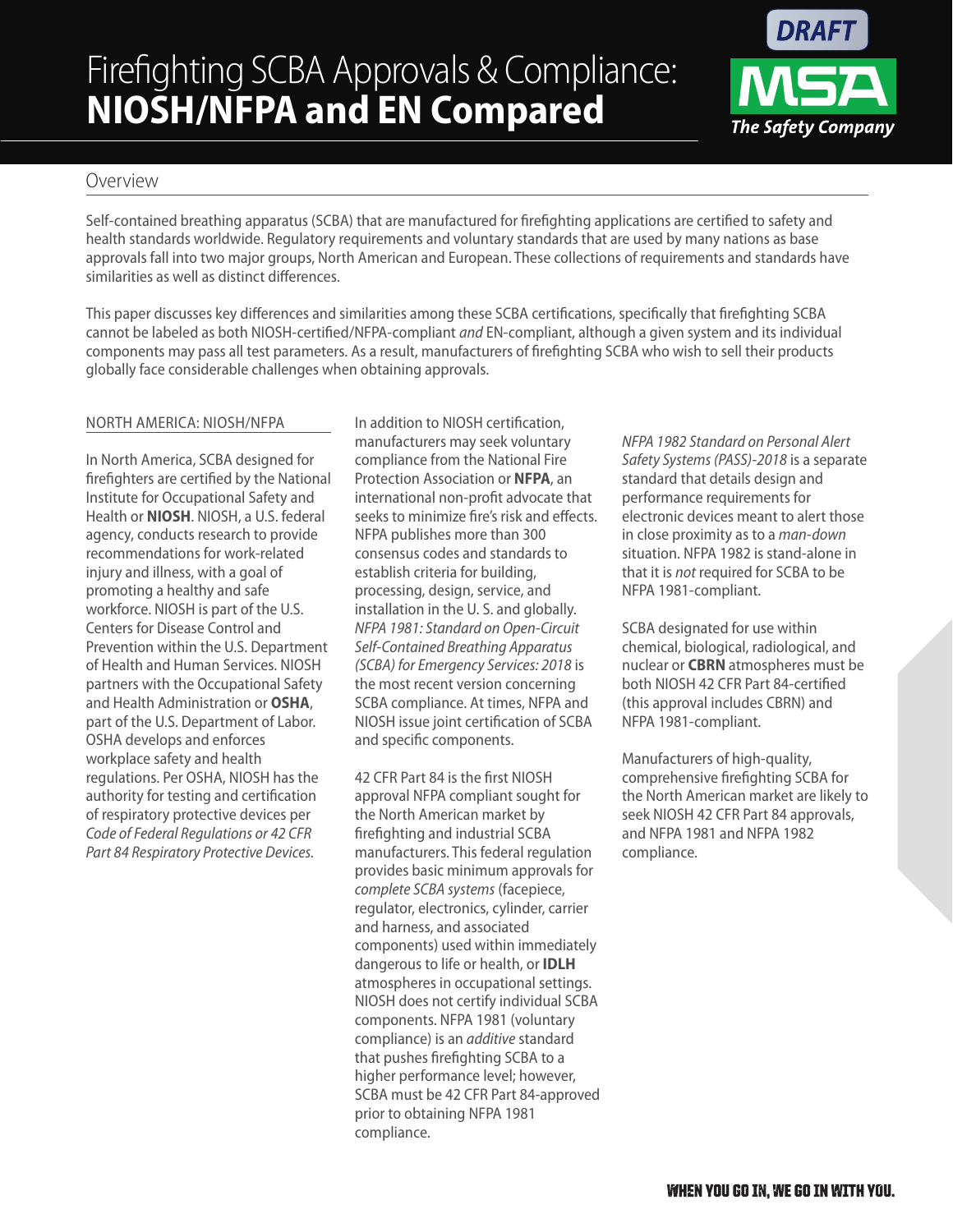The European Committee for Standardization or **CEN**, an international non-profit trade-related association, provides a platform for development of European Standards and other technical specifications. Common European standards reach a large population with reduced development and testing costs. CEN offers voluntary European Standards known as ENs; EN 136:1998 and EN 137:2007-01 include many CEN SCBA requirements.

CEN is specific as to the exclusion of facepieces from the rest of SCBA assemblies. EN-compliant firefighting SCBA are not approved as systems; rather facepieces are approved per EN 136:1998; other components per EN 137:2007-01 and additional standards. However, SCBA must employ EN 136 compliant facepieces prior to receiving EN 137 certification.

Separation of EN facepiece approval allows compliant facepieces from different manufacturers to be used interchangeably with EN-compliant SCBA that are fitted with standard connections. Specific custom connections that prevent facepiece interchangeability may also be ENapproved.

Allowing facepiece interchangeability under EN has obvious advantages regarding personal preference, cost and flexibility. However, amenities and conveniences offered by components available only within custom connection systems may outweigh other considerations. The distinction of SCBA approval granted to complete systems compared to those with separate facepiece and assembly approvals necessitates that a given SCBA, despite achieved performance, cannot be labeled as approved/compliant in North America and in Europe.

### Additional Distinctions

#### FACEPIECE TESTS

North American and European facepiece test types are similar, although NFPA test parameters may be more stringent. NFPA radiant heat testing, the load applied to facepieces, is nearly twice the kilowatt level of EN, although with lesser load duration. Full facepieces tested to EN 136 fall into three categories depending upon their intended use; some are restricted as to metal content.

#### SCBA ASSEMBLY CONSTRUCTION MATERIALS

NIOSH requirements for metals used in SCBA construction are less specific than are EN requirements, as NIOSH's emphasis concerns primarily weight reduction. Most metal used in NIOSHapproved SCBA component housing is anodized aluminum, as NIOSH's weight requirement is equal to or less than 16 kilograms. This requirement results in a weight reduction of one-third as compared to that of EN requirements.

EN lists specific allowable metals and alloys to be used for construction of exposed components, a legacy requirement concerning potential spark generation. Required metal content results in weight requirement of 18 kg, a difference of more than 4 pounds compared to NIOSH-certified SCBA. EN prohibits light metals and accordingly must allow for more weight when compared to the North American 16 kg requirement.

#### PRESSURE VESSELS (CYLINDERS)

NIOSH uses Compressed Gas Association or CGA-required male cylinder threading. Cylinders are tested and approved to rated service time and pressure, typically in 30-, 45 and 60-minute service times. EN requires female cylinder threading, with cylinders approved to capacity (water volume) rather than duration, to pressures of 200 or 300 bar. Cylinder inlet and outlet connections must comply with EN 144-1 (inlet connection) and EN 144-2 (outlet connection) requirements. In addition, NIOSH requires a cylinder pressure gauge whereas EN does not; a pressure gauge is optional in Europe.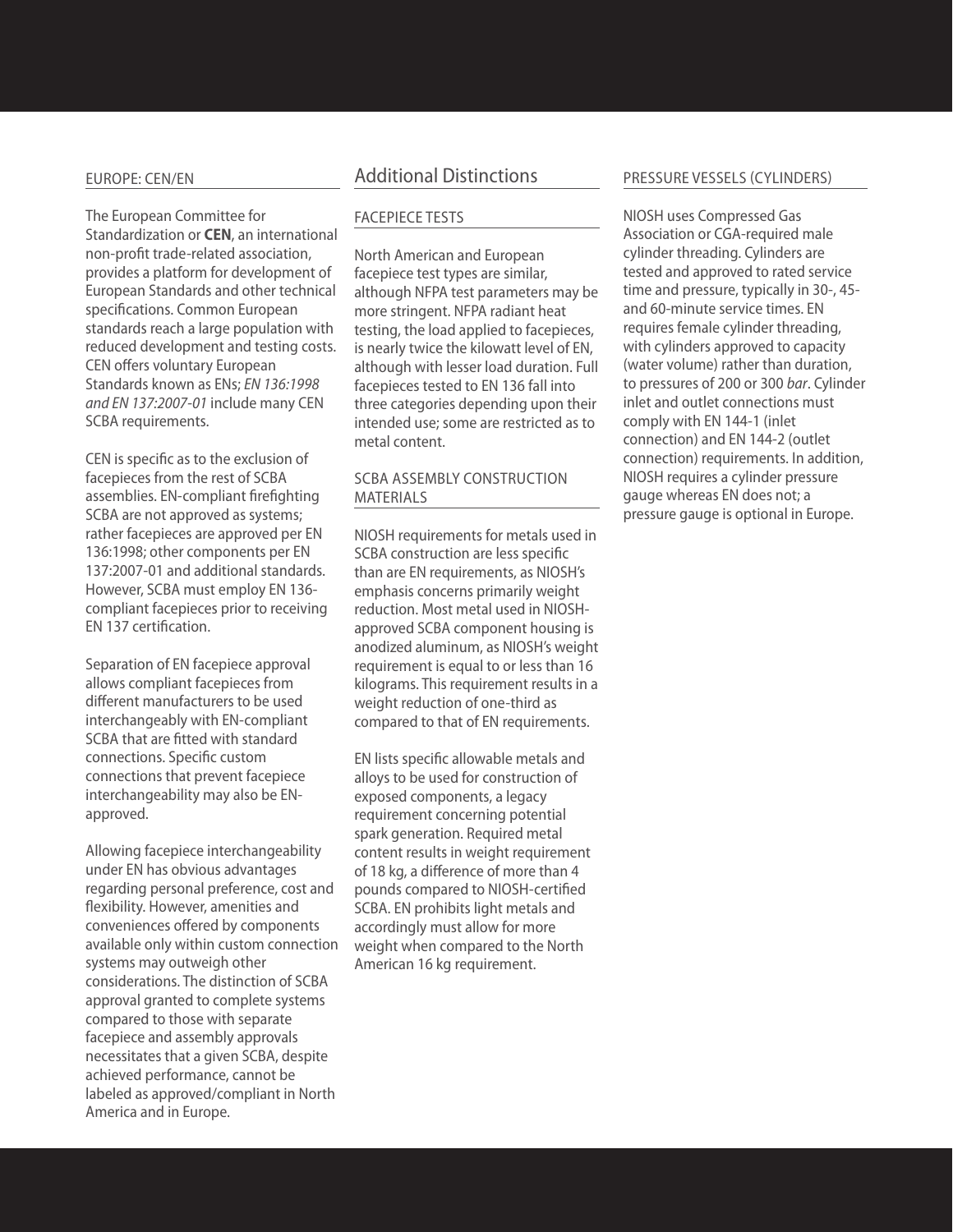

#### PRESSURE INDICATION

North American pressure indication requirements apply to both the pressure vessel and user-visible pressure gauge. NIOSH-approved pressure indicators must offer gauge face displays that provide pressure reading in pounds per square inch gauge, or psig, or fractions of total pressure vessel capacity. Both NIOSH and NFPA require a pressure relief device as well as a pressure gauge. NFPA requires inclusion of a heads-up display, or HUD, to indicate estimated remaining time, and a redundant pressure display such as an analog chest gauge.

Pressure indication requirements for EN apply to the user's visible pressure gauge. EN pressure indicators must provide discrete, numeric pressure values within 10 bar increments. Pressure relief valve (in most cases), redundant pressure display and HUD are optional components and are offered as accessories; however these components must adhere to EN requirements if used.

#### INTRINSIC SAFETY

NIOSH does not require SCBA to be certified as intrinsically safe; however in North America, UL 913 approval is required for NFPA-compliance. EN's intrinsic safety requirement is more stringent than that of UL, in that SCBA must meet ATEX EEx ia IIc T4 for intrinsic safety certification.

#### TEST PARAMETER COMPARISON

As mentioned earlier, SCBA manufactured for North American or European markets may undergo similar tests, although some test parameters may vary significantly. A brief comparison is noted in the chart below.

## <u>concerned</u>

North American and European SCBA approvals differ due to several key distinctions as well as a large number of lesser considerations. As firefighting SCBA cannot be labeled as both NIOSH-approved/NFPA-compliant and EN-compliant, North American manufacturers seeking EN certification to sell their products worldwide must either allow facepiece interchangeability or sell complete SCBA systems fitted with custom connections.

| .                                                    |                                                                           |                                                                                             |
|------------------------------------------------------|---------------------------------------------------------------------------|---------------------------------------------------------------------------------------------|
|                                                      |                                                                           |                                                                                             |
| <b>TESTS</b>                                         | NIOSH/NFPA                                                                | <b>CEN/EN</b>                                                                               |
| <b>GENERAL OPERATING TEMPERATURE RANGE</b>           | $-25^{\circ}$ F to 160 $^{\circ}$ F                                       | -30°C to 60°C (-22°F to 140°F)                                                              |
| RADIANT HEAT EXPOSURE 15 kW/m2 for 5 minutes         |                                                                           | 8 kW/m2 for 20 minutes or until visibility<br>is clearly impaired plus an additional minute |
| HEAT AND FLAME CONDITIONING TEMPERATURE AND DURATION | 203°F for 15 minutes, and 500°F for 5 minutes 90°C for 15 minutes (194°F) |                                                                                             |
| HEAT AND FLAME ALLOWABLE AFTER-FLAME DURATION        | 2.2 seconds                                                               | 5 seconds                                                                                   |